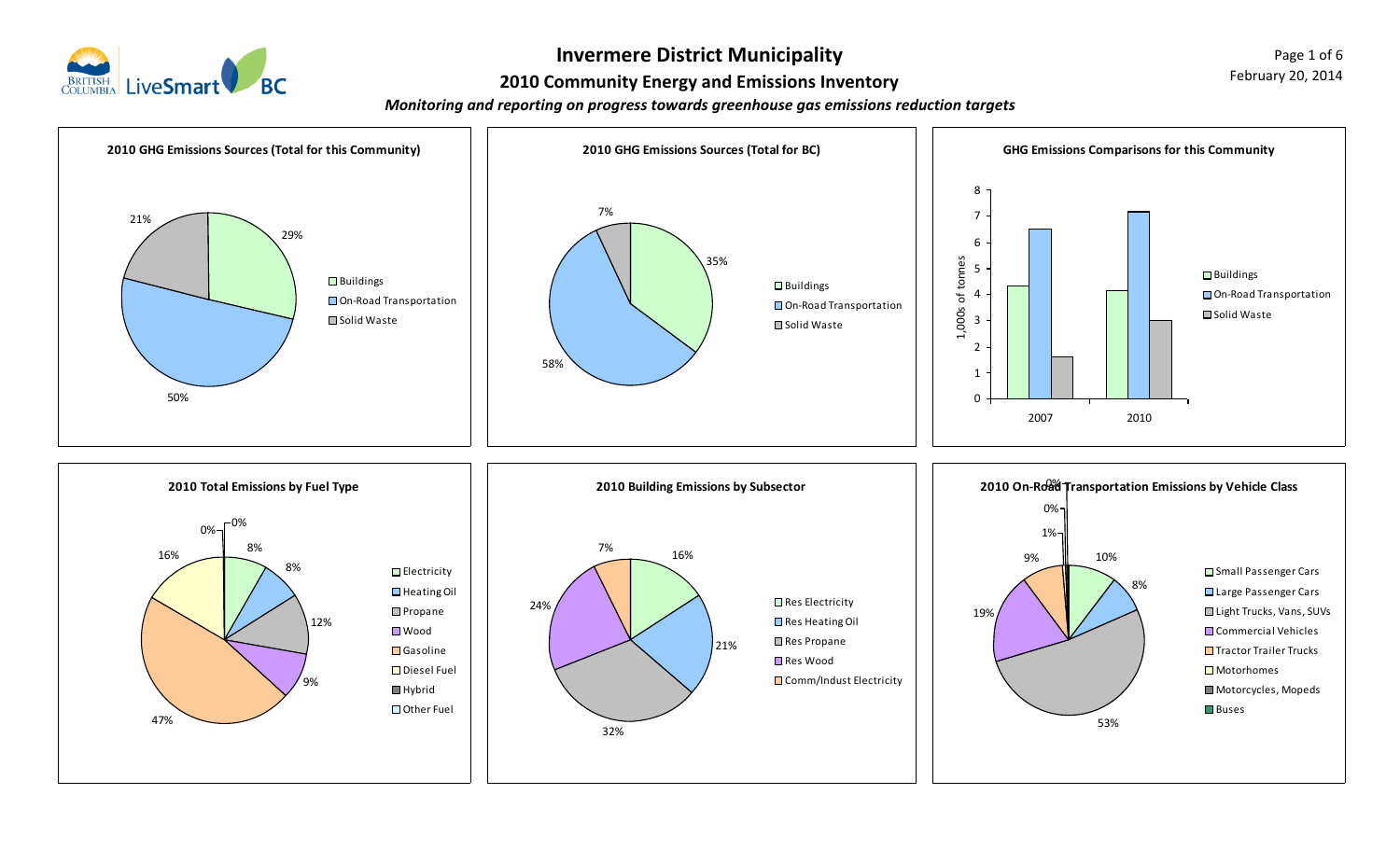

# **2010 Community Energy and Emissions Inventory**

# *Monitoring and reporting on progress towards greenhouse gas emissions reduction targets*

# **Core Items**

|                               |             |                    |                    | 2007         |             |         |                    |                    | 2010         |             |         |
|-------------------------------|-------------|--------------------|--------------------|--------------|-------------|---------|--------------------|--------------------|--------------|-------------|---------|
| <b>On-Road Transportation</b> |             | <b>Connections</b> | <b>Consumption</b> | Avg VKT (km) | Energy (GJ) | CO2e(t) | <b>Connections</b> | <b>Consumption</b> | Avg VKT (km) | Energy (GJ) | CO2e(t) |
| <b>Small Passenger Cars</b>   | Gasoline    | 160                | 251,657L           | 16,500       | 8,808       | 595     | 183                | 294,388L           | 16,900       | 10,304      | 659     |
|                               | Diesel Fuel | 15                 | 27,263L            | 26,700       | 1,044       | 74      | 20                 | 36,063L            | 25,900       | 1,381       | 95      |
| Large Passenger Cars          | Hybrid      |                    |                    | 27,700       | 59          |         |                    |                    | 26,000       | 162         | 10      |
|                               | Gasoline    | 115                | 216,099L           | 16,600       | 7,564       | 509     | 134                | 244,340L           | 16,000       | 8,552       | 548     |
|                               | Diesel Fuel |                    |                    | 21,000       | 148         | 10      |                    |                    | 22,500       | 224         | 16      |
| Light Trucks, Vans, SUVs      | Hybrid      |                    |                    |              |             |         |                    |                    | 20,000       | 176         | 10      |
|                               | Gasoline    | 532                | 1,464,390L         | 18,400       | 51,253      | 3,492   | 569                | 1,576,191L         | 18,800       | 55,168      | 3,567   |
|                               | Diesel Fuel | 21                 | 43,272L            | 11,600       | 1,658       | 119     | 17                 | 46,494L            | 16,700       | 1,781       | 123     |
|                               | Other Fuel  |                    |                    | 11,500       | 100         | 6       |                    |                    | 10,600       | 185         | 12      |
| <b>Commercial Vehicles</b>    | Gasoline    | 44                 | 144,253L           | 19,300       | 5,049       | 339     | 66                 | 220,031L           | 19,900       | 7,700       | 492     |
|                               | Diesel Fuel | 73                 | 268,088L           | 20,000       | 10,267      | 722     | 85                 | 346,879L           | 22,800       | 13,285      | 907     |
| <b>Tractor Trailer Trucks</b> | Gasoline    |                    |                    |              |             |         |                    |                    | 10,300       | 96          | 6       |
|                               | Diesel Fuel | 10                 | 197,821L           | 45,900       | 7,577       | 533     | 11                 | 243,416L           | 52,000       | 9,324       | 636     |
| Motorhomes                    | Gasoline    |                    |                    | 20,300       | 419         | 28      |                    |                    | 20,700       | 331         | 21      |
|                               | Diesel Fuel |                    |                    | 17,800       | 626         | 44      |                    |                    | 16,500       | 792         | 53      |
| Motorcycles, Mopeds           | Gasoline    | 21                 | 4,324L             | 4,400        | 151         | 9       | 22                 | 6,435L             | 6,300        | 225         | 14      |
| <b>Buses</b>                  | Diesel Fuel |                    |                    | 23,100       | 234         | 15      |                    |                    | 21,400       | 234         | 16      |
| Totals                        |             | 991                | 2,617,167L         | 18,005       | 94,957      | 6,499   | 1,107              | 2,617,167L         | 18,697       | 109,920     | 7,185   |

|                                    |                    |                    |                    | 2007        |         |                    |                    | 2010        |          |
|------------------------------------|--------------------|--------------------|--------------------|-------------|---------|--------------------|--------------------|-------------|----------|
| <b>Buildings</b>                   |                    | <b>Connections</b> | <b>Consumption</b> | Energy (GJ) | CO2e(t) | <b>Connections</b> | <b>Consumption</b> | Energy (GJ) | C02e (t) |
| Residential                        | Wood               | N/A                | 50,910 GJ          | 50,910      | 1,031   | N/A                | 49,003 GJ          | 49,003      | 993      |
|                                    | <b>Heating Oil</b> | N/A                | 13,068 GJ          | 13,068      | 921     | N/A                | 12,578 GJ          | 12,578      | 860      |
|                                    | Propane            | N/A                | 22,949 GJ          | 22,949      | 1,400   | N/A                | 22,089 GJ          | 22,089      | 1,348    |
|                                    | Electricity        | 1,455              | 25,202,822 kWh     | 90,730      | 630     | 1,535              | 26,128,686 kWh     | 94,063      | 653      |
| Commercial/Small-Medium Industrial | Electricity        | 208                | 13,123,291 kWh     | 47,244      | 328     | 224                | 12,210,812 kWh     | 43,959      | 305      |
| Totals                             |                    | 1,663              |                    | 224,901     | 4,310   | 1,759              |                    | 221,692     | 4,159    |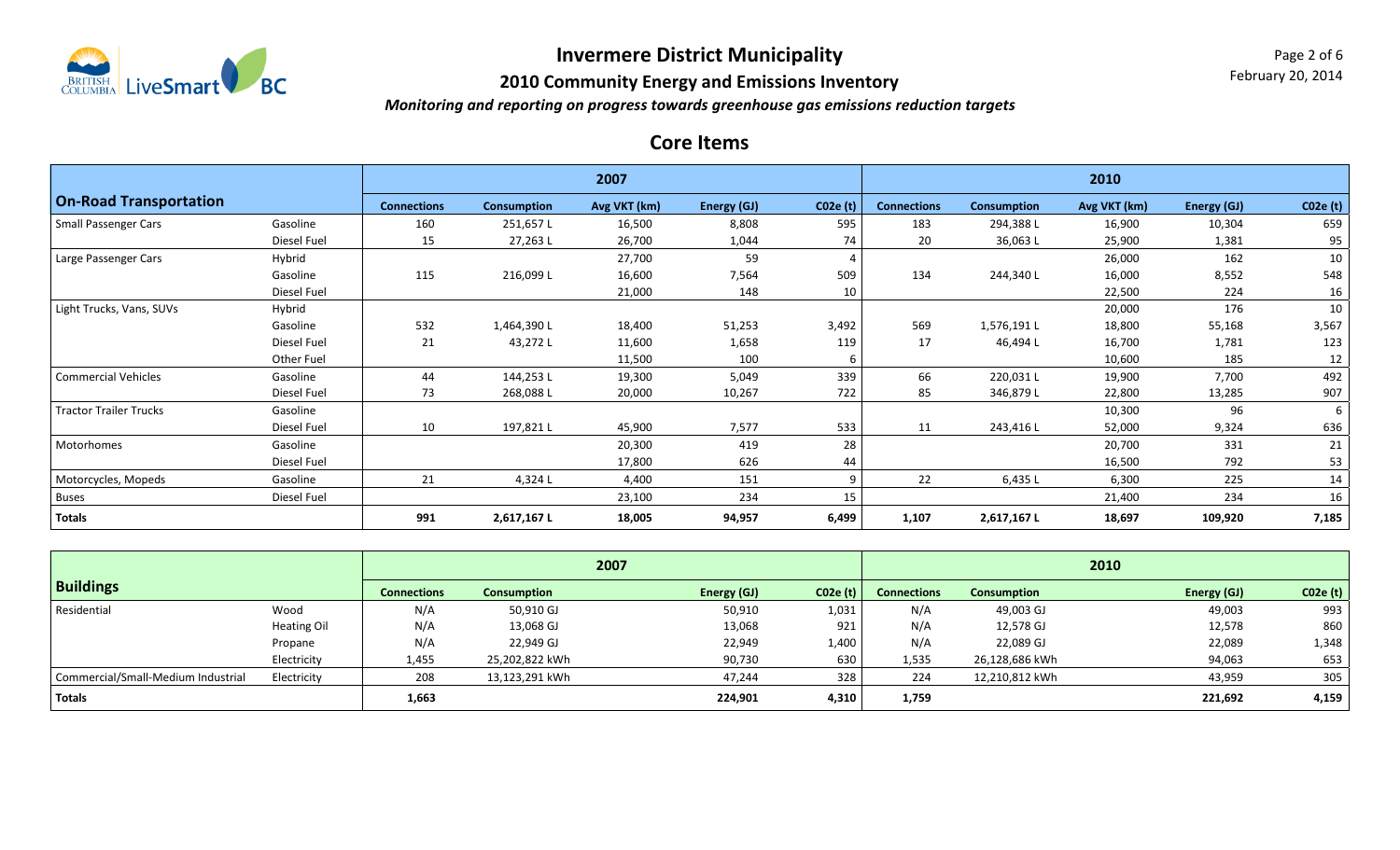

**2010 Community Energy and Emissions Inventory**

### *Monitoring and reporting on progress towards greenhouse gas emissions reduction targets*

|                       |             |                    |             | 2007        |         |                    |             | 2010        |         |
|-----------------------|-------------|--------------------|-------------|-------------|---------|--------------------|-------------|-------------|---------|
| <b>Solid Waste</b>    |             | <b>Connections</b> | Consumption | Energy (GJ) | CO2e(t) | <b>Connections</b> | Consumption | Energy (GJ) | CO2e(t) |
| Community Solid Waste | Solid Waste |                    | 3,103t      | N/A         | 1,630   |                    | 3,555 t     | N/A         | 3,026   |
| Totals                |             |                    |             |             | 1,630   |                    |             |             | 3,026   |

# **Totals for Transportation, Buildings and Solid Waste**

|                     |                    | 2007 (Population: 3,184) |         | 2010 (Population: 3,618) |             |         |  |  |
|---------------------|--------------------|--------------------------|---------|--------------------------|-------------|---------|--|--|
| <b>Fuel Type</b>    | <b>Consumption</b> | Energy (GJ)              | CO2e(t) | <b>Consumption</b>       | Energy (GJ) | CO2e(t) |  |  |
| Hybrid              | 0 <sub>L</sub>     | 59                       | 4       | 0 <sub>L</sub>           | 338         | 20      |  |  |
| Gasoline            | 2,080,723L         | 73,244                   | 4,972   | 2,341,385L               | 82,376      | 5,307   |  |  |
| Diesel Fuel         | 536.444L           | 21,554                   | 1,517   | 672.852L                 | 27,021      | 1,846   |  |  |
| Other Fuel          | 0 L                | 100                      | 6       | 0 L                      | 185         | 12      |  |  |
| Wood                | 50.910 GJ          | 50,910                   | 1.031   | 49.003 GJ                | 49,003      | 993     |  |  |
| <b>Heating Oil</b>  | 13.068 GJ          | 13,068                   | 921     | 12.578 GJ                | 12,578      | 860     |  |  |
| Propane             | 22.949 GJ          | 22.949                   | 1,400   | 22.089 GJ                | 22,089      | 1,348   |  |  |
| Electricity         | 38,326,113 kWh     | 137,974                  | 958     | 38,339,498 kWh           | 138,022     | 958     |  |  |
| Solid Waste         | $3,103$ t          | 0                        | 1,630   | 3,555t                   | 0           | 3,026   |  |  |
| <b>Grand Totals</b> |                    | 319,858                  | 12,439  |                          | 331,612     | 14,370  |  |  |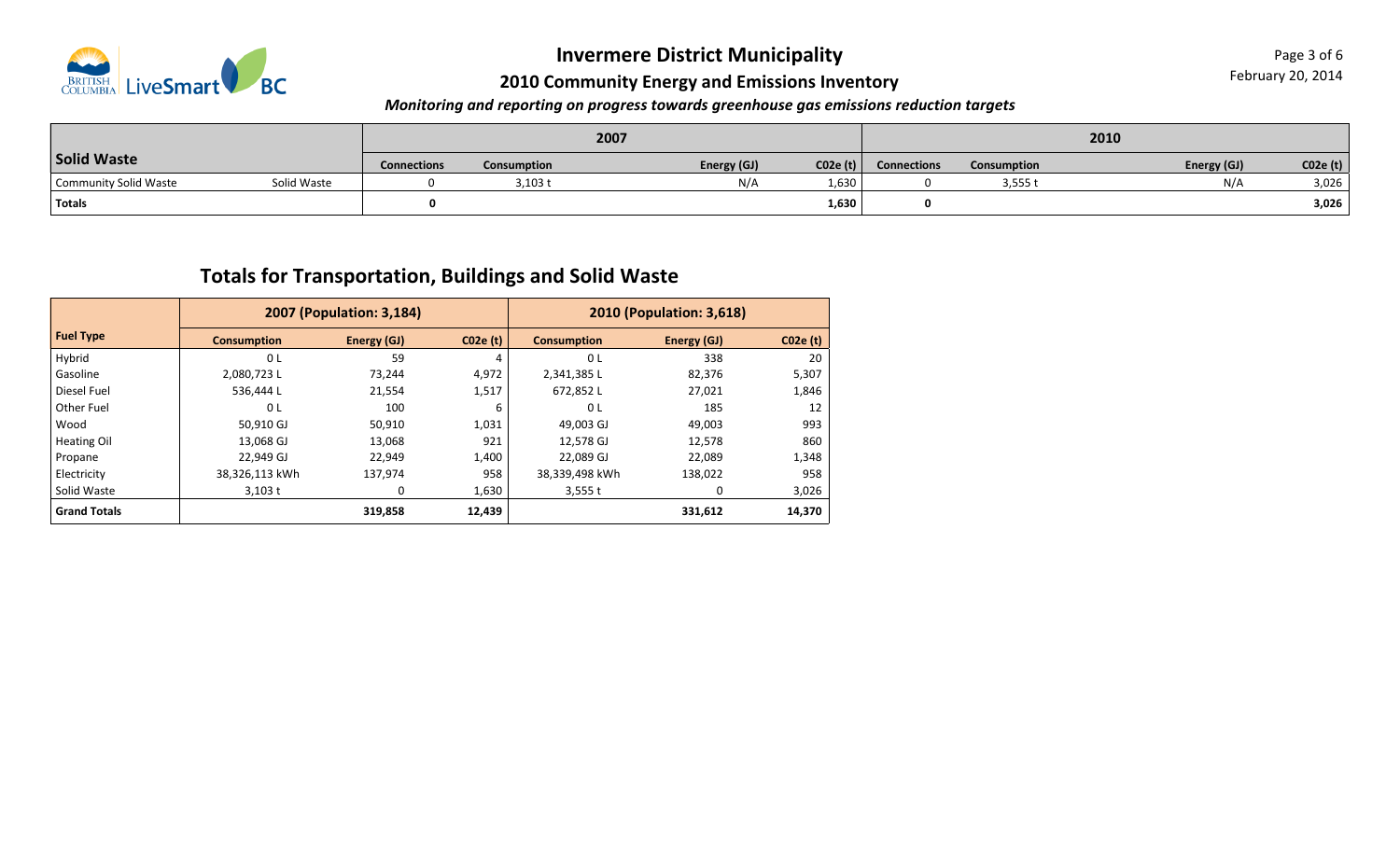

**2010 Community Energy and Emissions Inventory**

Page 4 of 6 February 20, 2014

*Monitoring and reporting on progress towards greenhouse gas emissions reduction targets*

### **Supporting Indicators**

No new supporting indicator data have been provided in the 2010 reports. Work is currently underway to produce a complete second round of data for the indicators below in the 2012 reports (available in 2014). In the interim, we are including the same supporting indicator data that was provided in the 2007 reports. Feedback is requested on all supporting indicators; please contact us directly at

#### **Housing Type - Private dwellings by structural type**

Housing type is important for reducing building-related GHG emissions and energy consumption. A trend toward fewer single family dwellings indicates an increase in residential density, which is known to reduce transportation-related GHG emissions.

|                                    | 1996         |    | 2001         |    | 2006         |          |  |
|------------------------------------|--------------|----|--------------|----|--------------|----------|--|
|                                    | <b>Units</b> | %  | <b>Units</b> | %  | <b>Units</b> | %        |  |
| Single Detached House              | 760          | 42 | 810          | 72 | 870          | 73       |  |
| Semi-Detached House                | 15           | 1  | 55           | 5  | 75           | 6        |  |
| Row House                          | 10           | 1  | 55           | 5  | 20           | 2        |  |
| Apartment, Duplex                  | 95           | 5  | 90           | 8  | 100          | 8        |  |
| Apartment, 5 storeys or higher     | 0            | 0  | $\Omega$     | 0  | 0            | 0        |  |
| Apartment, under 5 storeys         | 140          | 8  | 100          | 9  | 115          | 10       |  |
| <b>Other Single Attached House</b> | 0            | 0  | 10           | 1  | $\Omega$     | $\Omega$ |  |
| <b>Movable Dwelling</b>            | 10           | 1  | 5            | 0  | 10           | 1        |  |

#### **Parks and Protected Greenspace**

Parks and protected greenspaces are important for the protection and enhancement of community carbon sinks.

|                                                                                    | 2009         |     |
|------------------------------------------------------------------------------------|--------------|-----|
|                                                                                    | <b>Units</b> | %   |
| <b>National Parks</b>                                                              |              | n   |
| Provincial Parks / Protected Areas                                                 | 146          | 13  |
| <b>Local Parks</b>                                                                 | 10           |     |
| <b>Agricultural Land Reserve</b>                                                   | 145          | 13  |
| Other land use                                                                     | 792          | 73  |
| <b>Total Parks and Protected Area</b>                                              | 156          | 14  |
| <b>Total Land Area</b>                                                             | 1,092        | 100 |
| * Total is net of Indian Reserves<br>** Quantity of parkland may be underestimated |              |     |

#### **Residential Density**

Increasing residential densities is known to reduce vehicle use resulting in fewer transportation-related GHG emissions. There are many additional benefits from more compact development.

|                                                                                                 | 2009         |     |
|-------------------------------------------------------------------------------------------------|--------------|-----|
|                                                                                                 | <b>Units</b> | %   |
| <b>National Parks</b>                                                                           | n            | U   |
| Provincial Parks / Protected Areas                                                              | 146          | 13  |
| Local Parks                                                                                     | 10           |     |
| Agricultural Land Reserve                                                                       | 145          | 13  |
| Other land use                                                                                  | 792          | 73  |
| <b>Total Parks and Protected Area</b>                                                           | 156          | 14  |
| <b>Total Land Area</b>                                                                          | 1,092        | 100 |
| * Net of Crown land, parks, Indian Reserves, water features, airports, ALR, waste disposal site |              |     |

#### **Commute to Work - Employed labour force - by mode of commute**

An increase in the number of people choosing to walk, cycle and use transit reduces GHG emissions. More compact, complete, connected communities should see an increase in the use of these transportation modes.

|                              | 1996         |          | 2001         |    | 2006         |    |  |
|------------------------------|--------------|----------|--------------|----|--------------|----|--|
|                              | <b>Units</b> | %        | <b>Units</b> | %  | <b>Units</b> | %  |  |
| Car, Truck, Van as Driver    | 935          | 71       | 1,010        | 69 | 1,080        | 72 |  |
| Car, Truck, Van as Passenger | 75           | 6        | 160          | 11 | 115          | 8  |  |
| <b>Public Transit</b>        | 0            | $\Omega$ | 0            | 0  | 20           | 1  |  |
| Walked                       | 265          | 20       | 245          | 17 | 245          | 16 |  |
| <b>Bicycle</b>               | 35           | 3        | 15           | 1  | 45           | 3  |  |
| Motorcycle                   | 0            | $\Omega$ | $\Omega$     | 0  | 0            | 0  |  |
| Taxicab                      | $\Omega$     | $\Omega$ | $\Omega$     | 0  | 0            | 0  |  |
| Other Method                 | 0            | 0        | 25           | 2  | 0            | 0  |  |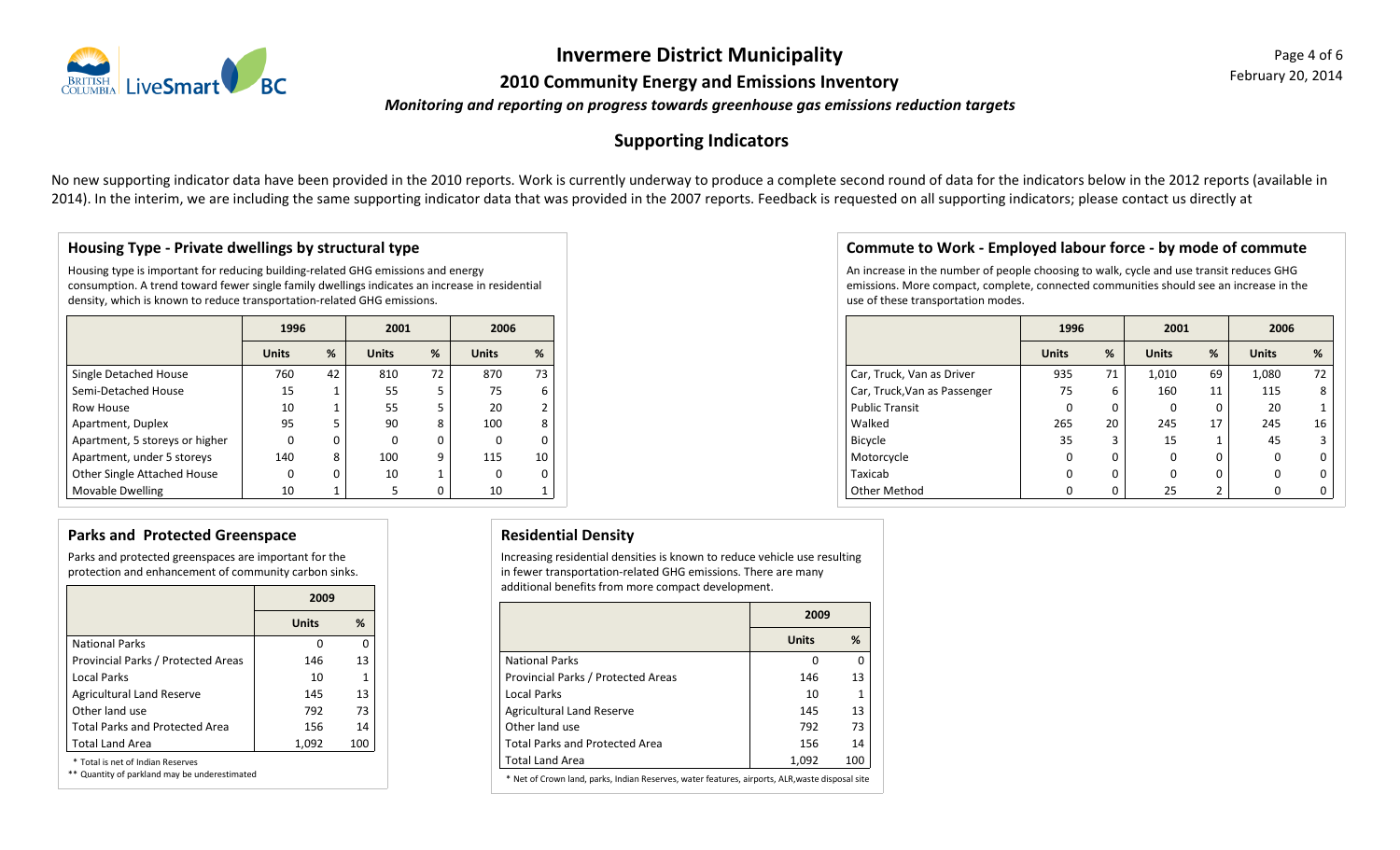

**2010 Community Energy and Emissions Inventory**

*Monitoring and reporting on progress towards greenhouse gas emissions reduction targets*

Page 5 of 6 February 20, 2014

This page intentionally left blank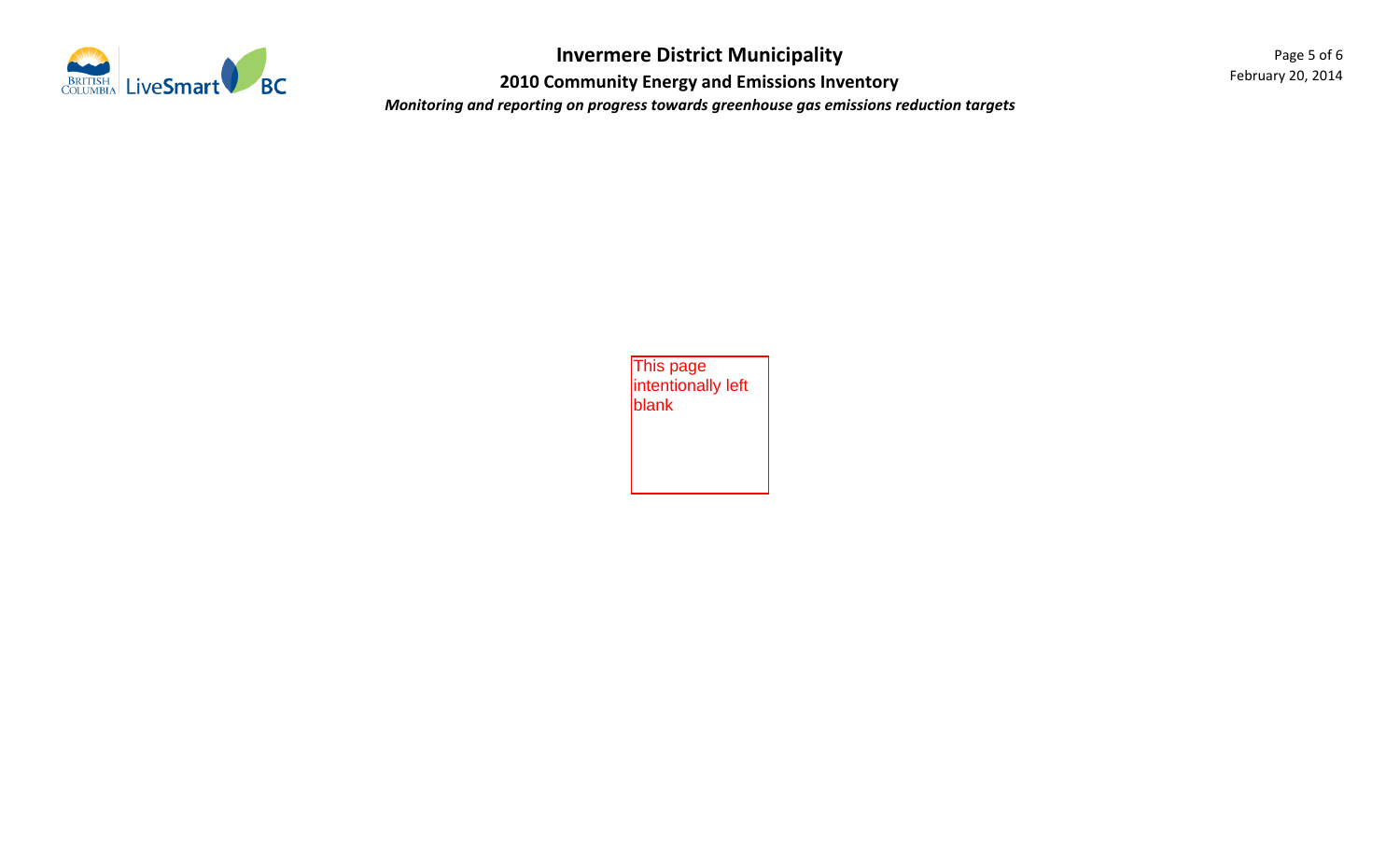

**2010 Community Energy and Emissions Inventory**

Page 6 of 6 February 20, 2014

*Monitoring and reporting on progress towards greenhouse gas emissions reduction targets*

# **Supporting Indicators Under Consideration**

Work is currently underway to produce a complete second round of supporting indicators for the 2012 reports (available in 2014). These reports will new data for the five supporting indicators included in the 2007 and 2010 Reports:

- **Housing Type**: Private dwellings by structural type
- **Commute to Work:** Employed labour force by mode of commute
- **Commute Distance**
- **Residential Density**
- **Parks and Protected Greenspace**

And in addition, the 2012 reports we are working to be able to include:

- **Proximity to Transit**
- **Building Energy Intensity**
- **Building Floor Space**
- **Waste Diversion**

We are continuing to work towards reporting on even more supporting indicators in the future including:

- **Proximity to Services** (e.g destinations such as grocery store, school, other retail etc.)
- **Transit Ridership**
- **Water Use**
- **Impervious Surface Cover:** % change in impervious surface cover
- **Tree Canopy Cover:** % change in tree canopy cover
- **District Energy**: # and energy output (e.g. buildings connected, energy consumed in GJ or kWh) of district energy systems by energy type e.g. renewable or non-renewable)
- On-Site Renewable Energy: # and energy output (in GJ or kWh) from households producing and/or consuming on-site renewable heat (e.g. biomass, solar thermal, geo-exchange) and/or electrical (e.g. solar photovoltaic, small wind, small scale hydro) energy
- **Energy Recovery** from waste energy (GJ or kWh) recovered from waste (e.g. from landfill gas, sewage treatment, industrial operations, farm)

Please give us feedback by contacting us directly at CEEIRPT@gov.bc.ca

Many local governments have been undertaking a significant amount of climate action in both the corporate and community-wide spheres, as demonstrated in both the public reports from the Climate Action Revenue Incentive Program (CARIP) http://www.cscd.gov.bc.ca/lgd/greencommunities/carip.htm, and on the http://toolkit.bc.ca website. These two resources may be helpful to those who are interested in learning from other BC local governments. The toolkit also contains additional information and resources including decision-support/planning frameworks and tools for undertaking actions to reduce GHG emissions and energy consumption.